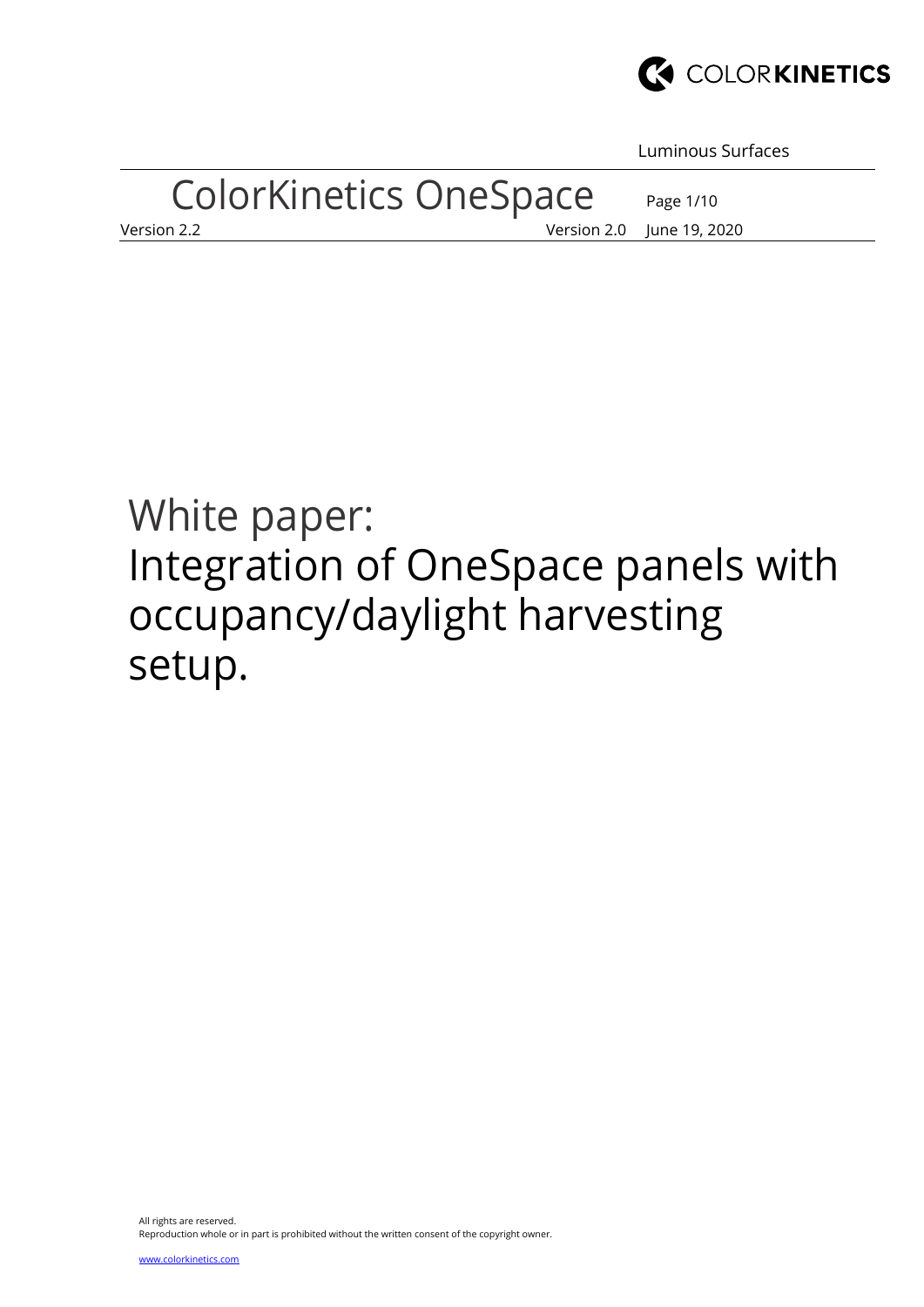# **Table of Contents**

| $2^{\circ}$ |         |  |  |
|-------------|---------|--|--|
|             |         |  |  |
|             |         |  |  |
|             |         |  |  |
|             |         |  |  |
|             | $2.3 -$ |  |  |
|             | 2.4     |  |  |
| 3           |         |  |  |
|             | 3.1     |  |  |
|             |         |  |  |
|             |         |  |  |
|             | 3.2     |  |  |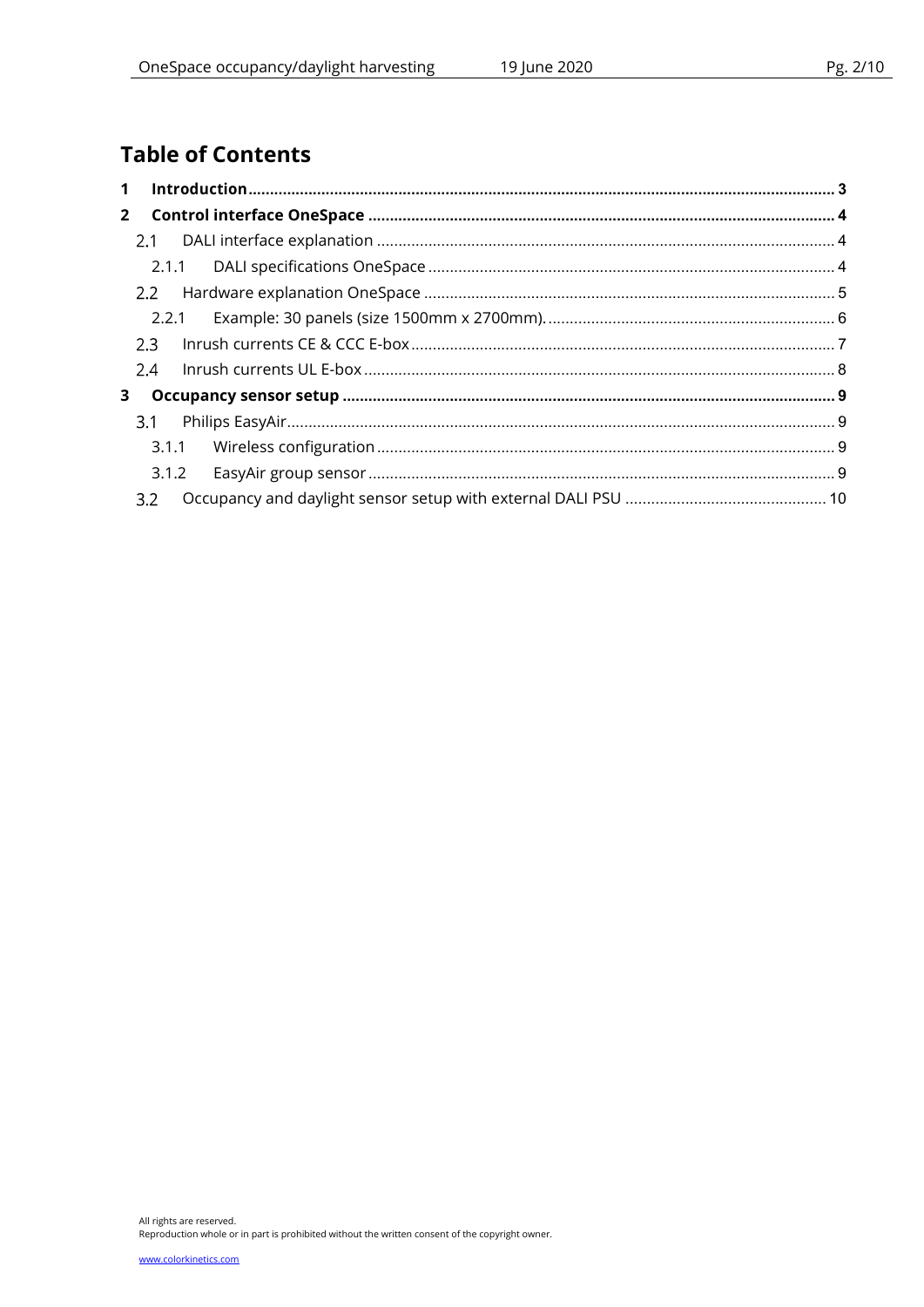## 1 Introduction

The ColorKinetics OneSpace portfolio consists out of 2 product ranges:

- ColorKinetics OneSpace Luminous Ceiling (OS LC)
- ColorKinetics OneSpace Prefab (OSP)

The differences between these 2 portfolios are mainly defined by the dimensions.

**OneSpace Prefab** comes in ready to mount panels with dimensions from 900mm x 900mm up to 1800mm x 3000m.

OneSpace Luminous Ceiling is available in bigger sizes, up to 3000mm x 9900mm.

Because OneSpace luminous ceiling is too big to be delivered, ready to mount, in a box, the panel is divided in smaller modules that are installed as one panel on location.

With respect to controls and system integration the general control architecture is the same for both product ranges. The key difference is the total amount of drivers that are used in the panels. The total number of drivers is depending on the dimension of the panel.

OneSpace panels can be controlled via DALI or 0-10V control systems. The Tunable White panels are only available with DALI interface. 0-!0V is only available for the fixed white versions and only for the US region.

White papers, similar as this one, are available for following topics:

- Integration of fixed white OneSpace panels with DALI controls
- Integration of fixed white OneSpace panels with 0-10V controls
- Integration of OneSpace TW panels with DALI controls
- Integration of OneSpace panels occupancy / daylight harvesting
- Integration of OneSpace TW panels circadian rhythm control
- OneSpace Enabling internal DALI power supply of Philips Xitanium SR driver

For more information please contact your ColorKinetics representative.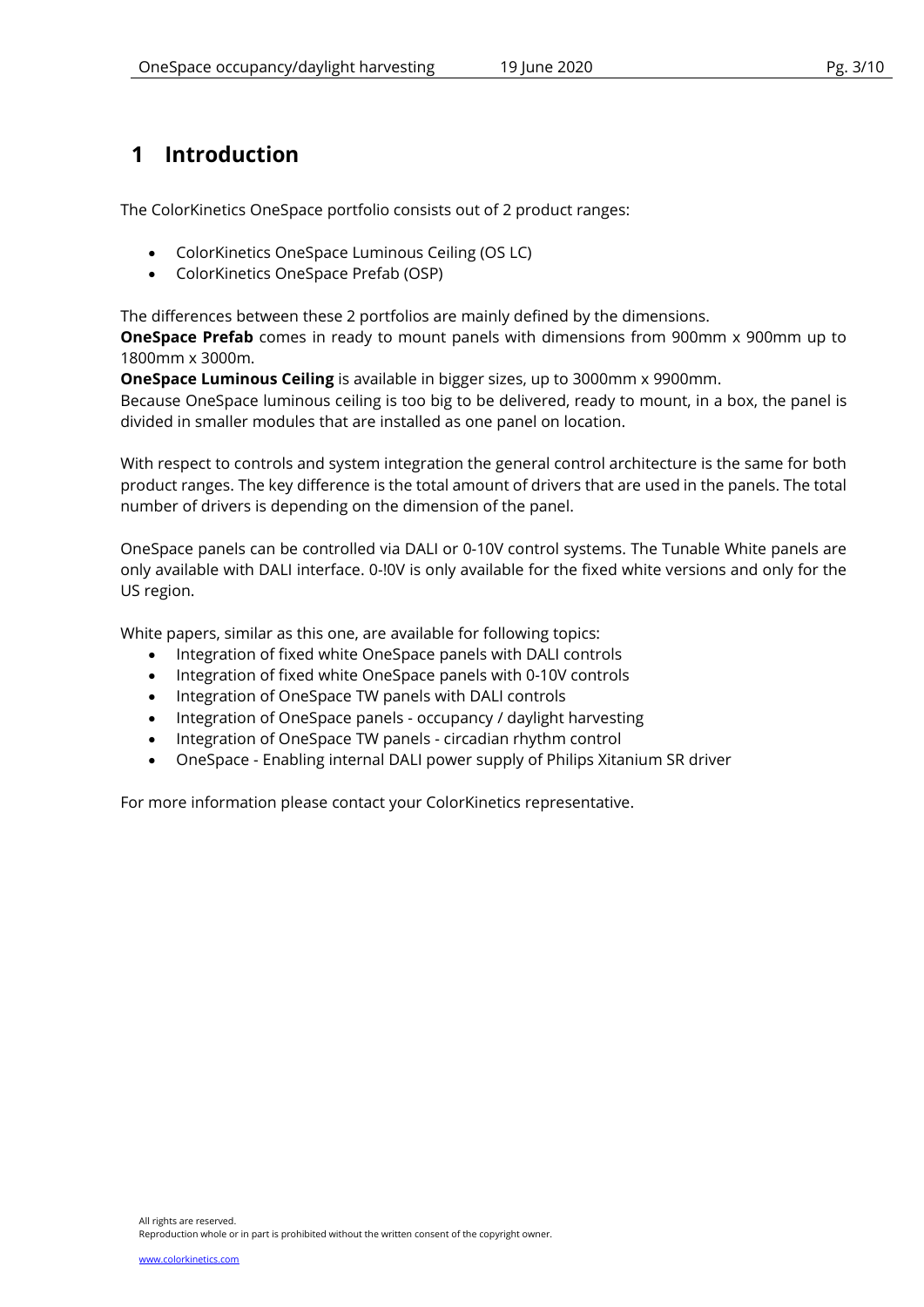# 2 Control interface OneSpace

## 2.1 DALI interface explanation

OneSpace modules/panels are controllable via a DALI 207 interface (digital addressable lighting interface). DALI is a two-way communication protocol that permits devices to be individually addressed and it also allows multiple devices to be addressed simultaneously via multicast or broadcast messages.

Each device is assigned a unique static short address in the numeric range 0 to 63. Which makes it possible to have maximum 64 devices on one DALI network. More devices can be controlled if a broadcast signal is used with a limit that the DALI bus current does not exceed 250mA. Data is transferred between controller and devices via an asynchronous, half-duplex, serial protocol at a data rate of 1200 bit/s.

A two-pair wire cable is used for the DALI network. The network can be arranged in a bus or star topology, or a combination of these. DALI is not classified as SELV (Separated Extra Low Voltage) and therefore its wiring may be run next to mains cables or within a multi-core cable that includes mains power.

DALI wires can be connected to a device without regard for polarity with a maximum length of 300 meters.

### 2.1.1 DALI specifications OneSpace

DALI specifications Philips Xitanium drivers:

- Philips Xitanium 75W 0.7-2.0A 54V SR 230V
	- o 12nc: 9290.015.05006
	- o CE and CCC
	- Philips Xitanium 75W 2.0A 54V SR 120-277V
		- o 12nc: 9290.007.27513
		- $\circ$  UL
- DALI power consumption per driver: 2mA max.

Factory default settings:

- 1. Power on setting: DALI 254
	- When power is applied to the OneSpace panel, the luminaire fully lights up to its maximum setting.
- 2. System failure setting: DALI 254
	- When the DALI signal is lost the OneSpace panel goes to its maximum state.
- 3. Maximum: DALI 254
	- This is the maximum dimming level, so 254 means that max DALI output is Max power setting.
- 4. Minimum: DALI 169
	- This is the minimum dimming level, so 169 means that the OneSpace panel is dimmable to 10%.
- 
- 5. E-box: Group address 0

All rights are reserved.

Reproduction whole or in part is prohibited without the written consent of the copyright owner.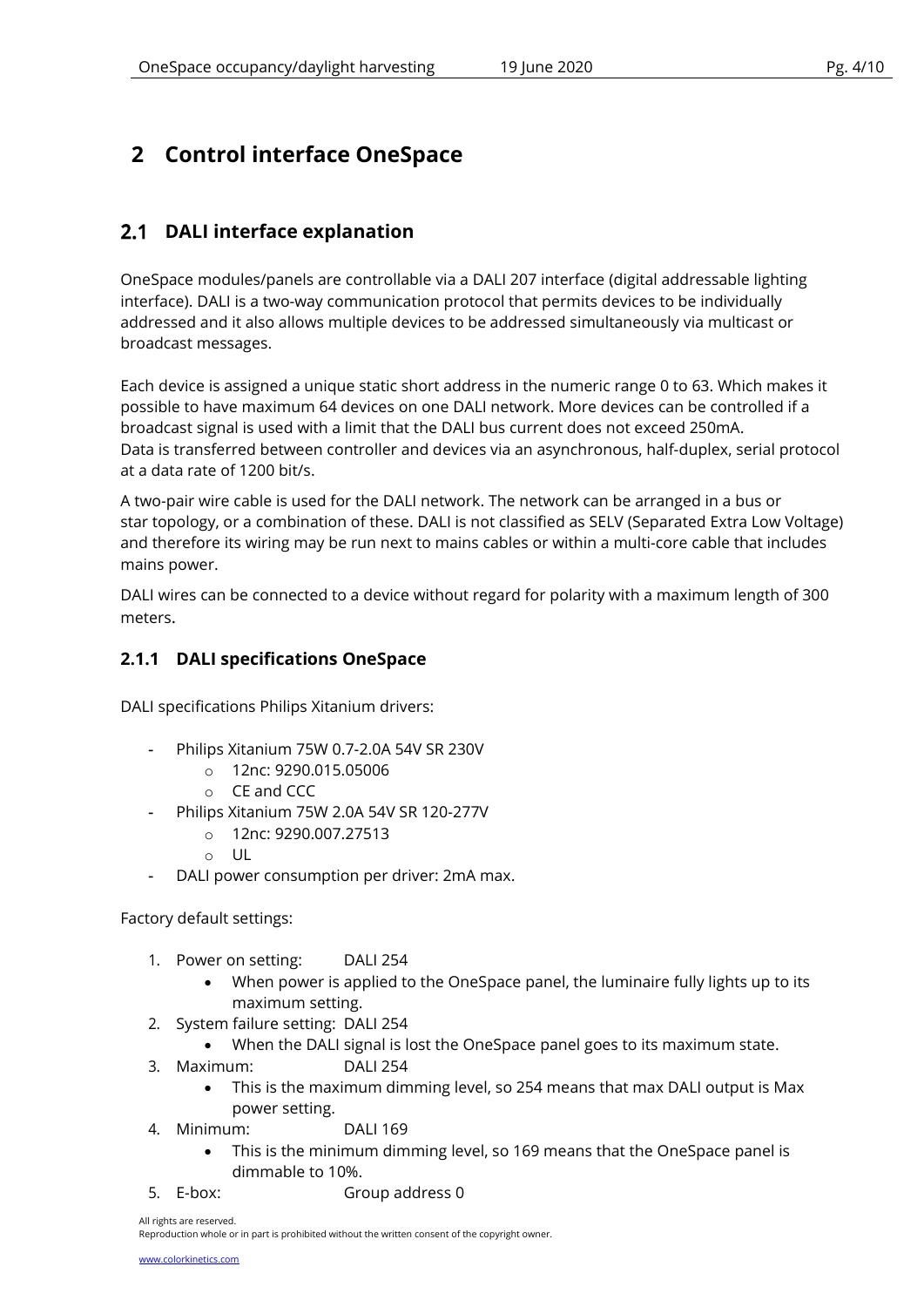## 2.2 Hardware explanation OneSpace

OneSpace has two major components

- 1. light panel (or module)
- 2. E-box that is connected to the light panel.

The E-box consists out of Philips Xitanium constant current drivers together with a terminal block for connecting mains and control interface.



Figure 1: Inside look of an E-box with the maximum quantity of drivers

The number of drivers inside an E-box vary with the size of the panel. Below table describes the number of drivers inside the E-box. In case of multiple OneSpace Prefab panels or in case of a OneSpace Luminous Ceiling panel which consists out of multiple modules, multiple E-boxes must be connected to the same control interface. Always check the maximum number of drivers that can be connected to the used control system. Contact your control system representative for more information.

| Number of 75W drivers vs |         | Width (mm and ft) |           |           |           |           |
|--------------------------|---------|-------------------|-----------|-----------|-----------|-----------|
| panel (or module) size   |         |                   |           |           |           |           |
|                          |         | 600/2             | 900/3     | 1200/4    | 1500/5    | 1800/6    |
| Length                   | 900/3   | driver            | driver    |           |           |           |
|                          | 1200/4  | driver            | driver    | 1 driver  |           |           |
| Э                        | 1500/5  | driver            | 1 driver  | 1 driver  | 2 drivers |           |
| В                        | 1800/6  | driver            | 1 driver  | 2 drivers | 2 drivers | 3 drivers |
| pue                      | 2100/7  | driver            | 2 drivers | 2 drivers | 3 drivers | 3 drivers |
| き                        | 2400/8  | driver            | 2 drivers | 2 drivers | 3 drivers | 3 drivers |
|                          | 2700/9  | driver            | 2 drivers | 2 drivers | 3 drivers | 3 drivers |
|                          | 3000/10 | driver            | 2 drivers | 2 drivers | 3 drivers | 3 drivers |

#### Table 1: number of drivers vs panel (or module) size

Reproduction whole or in part is prohibited without the written consent of the copyright owner.

All rights are reserved.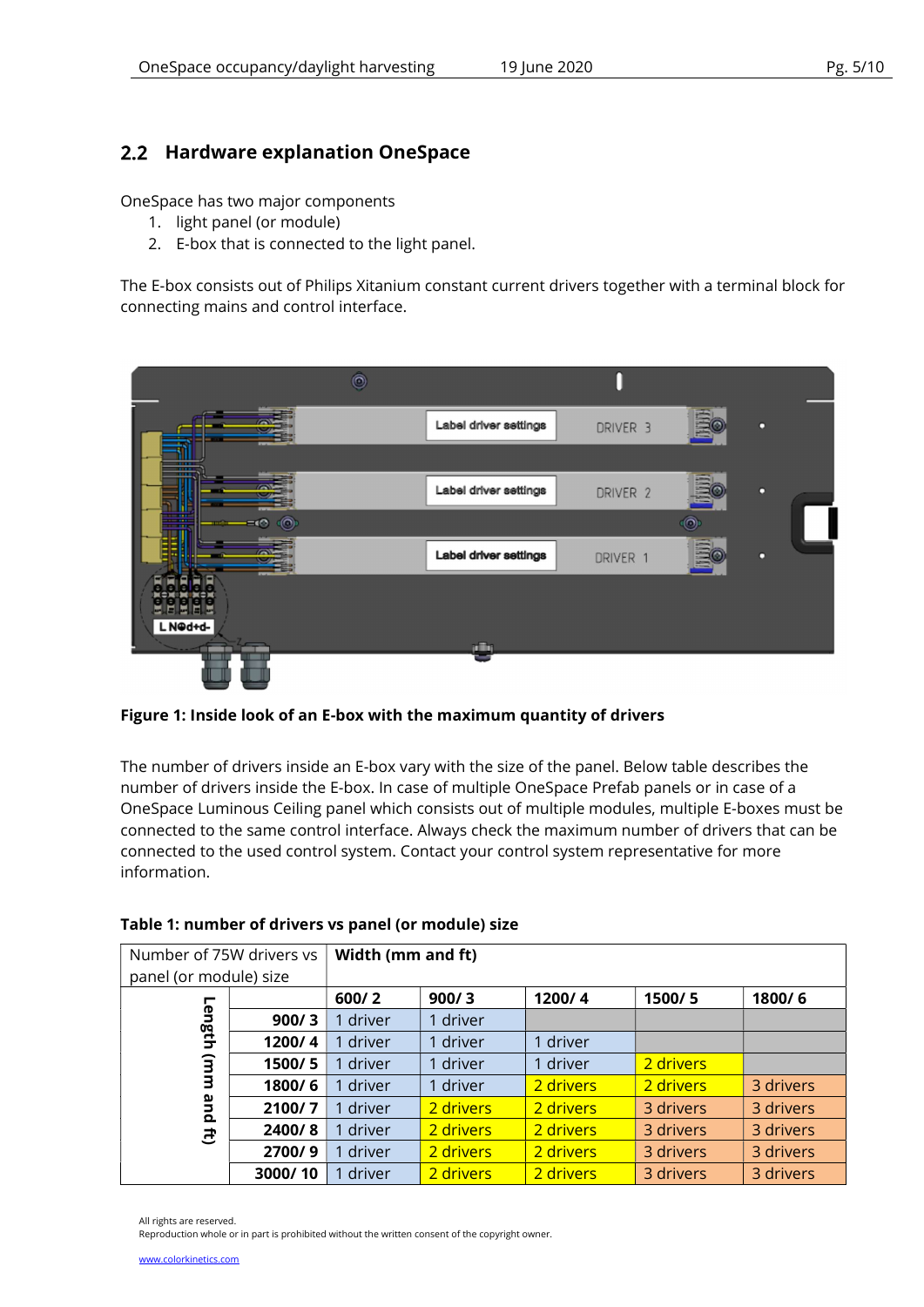| E-box type      | <b>DALI current consumptions</b> |
|-----------------|----------------------------------|
| E-box 1 driver  | 2 <sub>m</sub> A max             |
| E-box 2 drivers | 4 <sub>m</sub> A max             |
| E-box 3 drivers | 6mA max                          |

#### Table 2: DALI current consumption per E-box

When setting up the DALI network it is important that the number of drivers in the project is known. If the maximum number of 64 devices in a DALI network is exceeded, a second DALI network is needed.

The number of drivers in the network also define the needed DALI power supply (together with all other DALI devices in the network). Be aware that the number of drivers can be higher than the number of E-boxes.

#### 2.2.1 Example: 30 panels (size 1500mm x 2700mm).

Below example describes a project with 40 panels of the size 1200mm x 2700mm.

Each panel (or module) has 1 E-box with 2 drivers inside. So, we need 40 x 2 = 80 DALI addresses. This is not possible within 1 DALI network, so we must use 2 networks if we want to control all the panels (or modules) separately by an BMS.

For group control you can also use a broadcast signal.

A simple dimmer that sends a broadcast signal can control hundreds of panels if we make sure that we use the right hardware (DALI repeaters and DALI power supplies).

Each driver consumes 2mA on the DALI network, so in this example this would be 160mA (without taking into account the control devices in the network).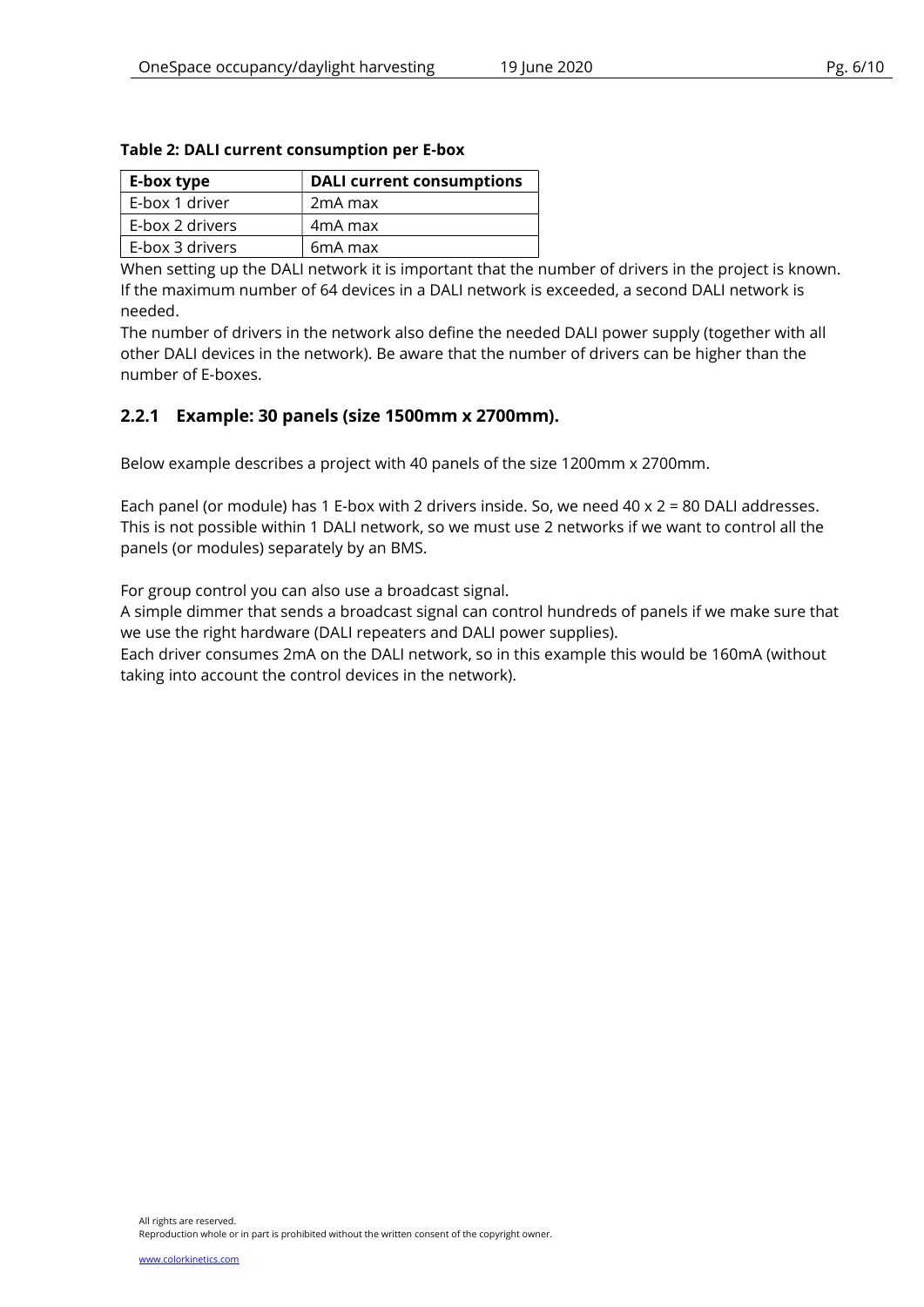## 2.3 Inrush currents CE & CCC E-box

When using a lot of panels, care must be taken that the inrush currents are still within limits of the used circuit breaker. The following specification are valid for the Philips Xitanium 75W CE/CCC drivers that are inside the E-box.

#### Table 3: Inrush current – CE & CCC

| Specification                            | Value | Unit | Condition                                 |
|------------------------------------------|-------|------|-------------------------------------------|
| Inrush current Ipeak                     | 24.9  |      | Input voltage 230V                        |
| Inrush current Twidth                    | 215   | us   | Input voltage 230V, measured at 50% Ipeak |
| Drivers / MCB 16A type B $\vert \leq 24$ |       | pcs  |                                           |



#### Figure 2: Inrush Current CE & CCC – info

Below table shows the number of drivers that can be connected to different types of circuit breaker with.

| <b>MCB</b>   | <b>Rating</b> | <b>Number of drivers</b>  |
|--------------|---------------|---------------------------|
| B            | 10A           | 15                        |
| B            | 13A           | 19                        |
| B            | <b>16A</b>    | 24 (default in datasheet) |
| B            | 20A           | 30                        |
| B            | 25A           | 37                        |
| $\mathsf C$  | 10A           | 24                        |
| $\mathsf{C}$ | 13A           | 32                        |
| $\mathsf C$  | 16A           | 40                        |
| $\mathsf{C}$ | 20A           | 49                        |
| $\subset$    | 25A           | 62                        |

#### Table 4: Number of drivers per MCB type

So, for a panel with 3 drivers, maximum 8 panels can be connected to a MCB 16A type B.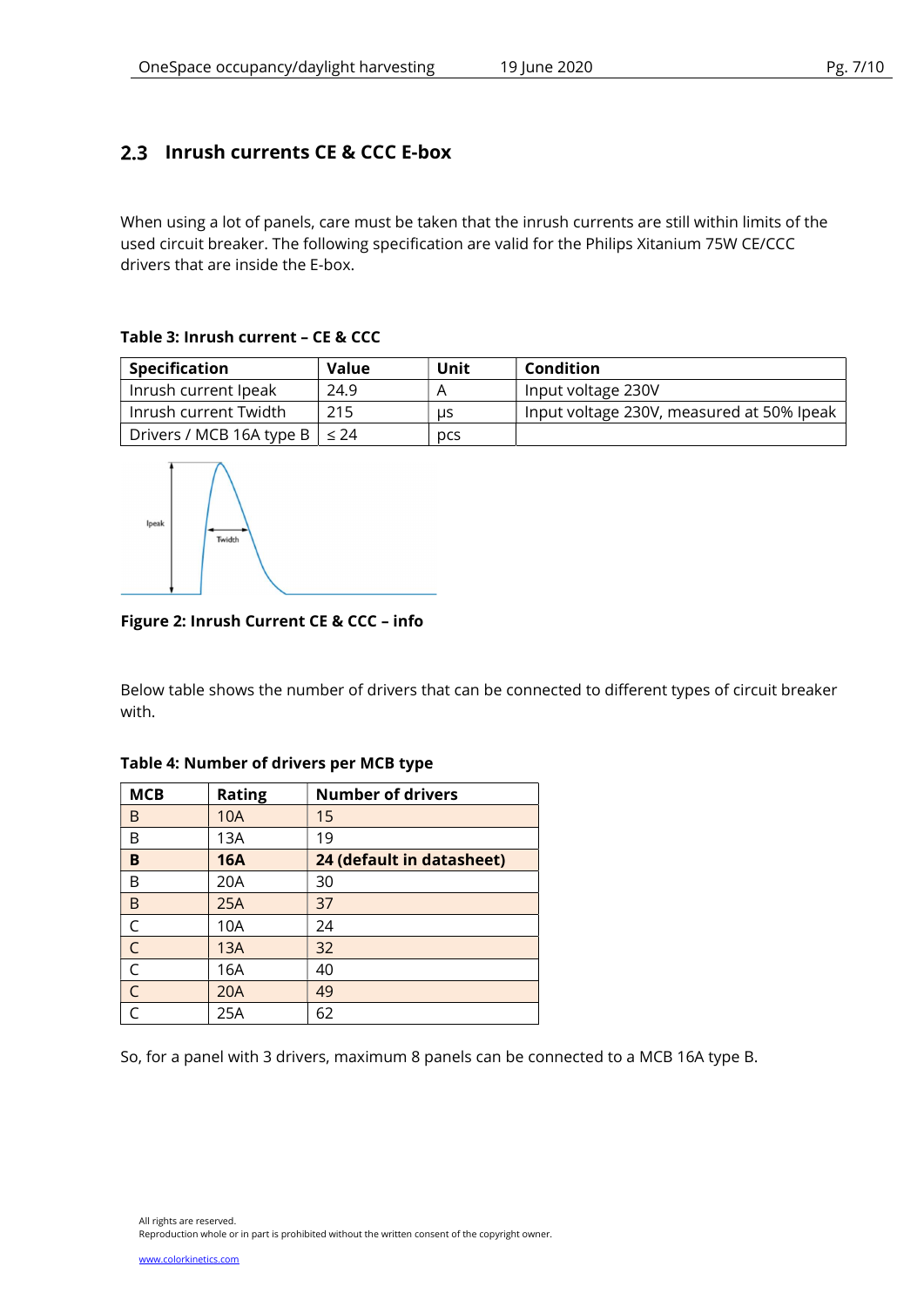## 2.4 Inrush currents UL E-box

#### Table 5: Inrush current - UL

| <b>Specification</b>  | <b>Value</b> | <b>Unit</b> | <b>Condition</b>                                |  |
|-----------------------|--------------|-------------|-------------------------------------------------|--|
| Inrush current Ipeak  | 24           | A           | Input voltage 120Vrms                           |  |
| Inrush current Twidth | 369          | μs          | Input voltage 120Vrms, measured at 10%<br>Ipeak |  |
|                       |              |             |                                                 |  |
| Inrush current Ipeak  | 57           | Α           | Input voltage 277Vrms                           |  |
| Inrush current Twidth | 348          | μs          | Input voltage 277Vrms, measured at 10%<br>Ipeak |  |



Figure 3: Inrush Current UL – info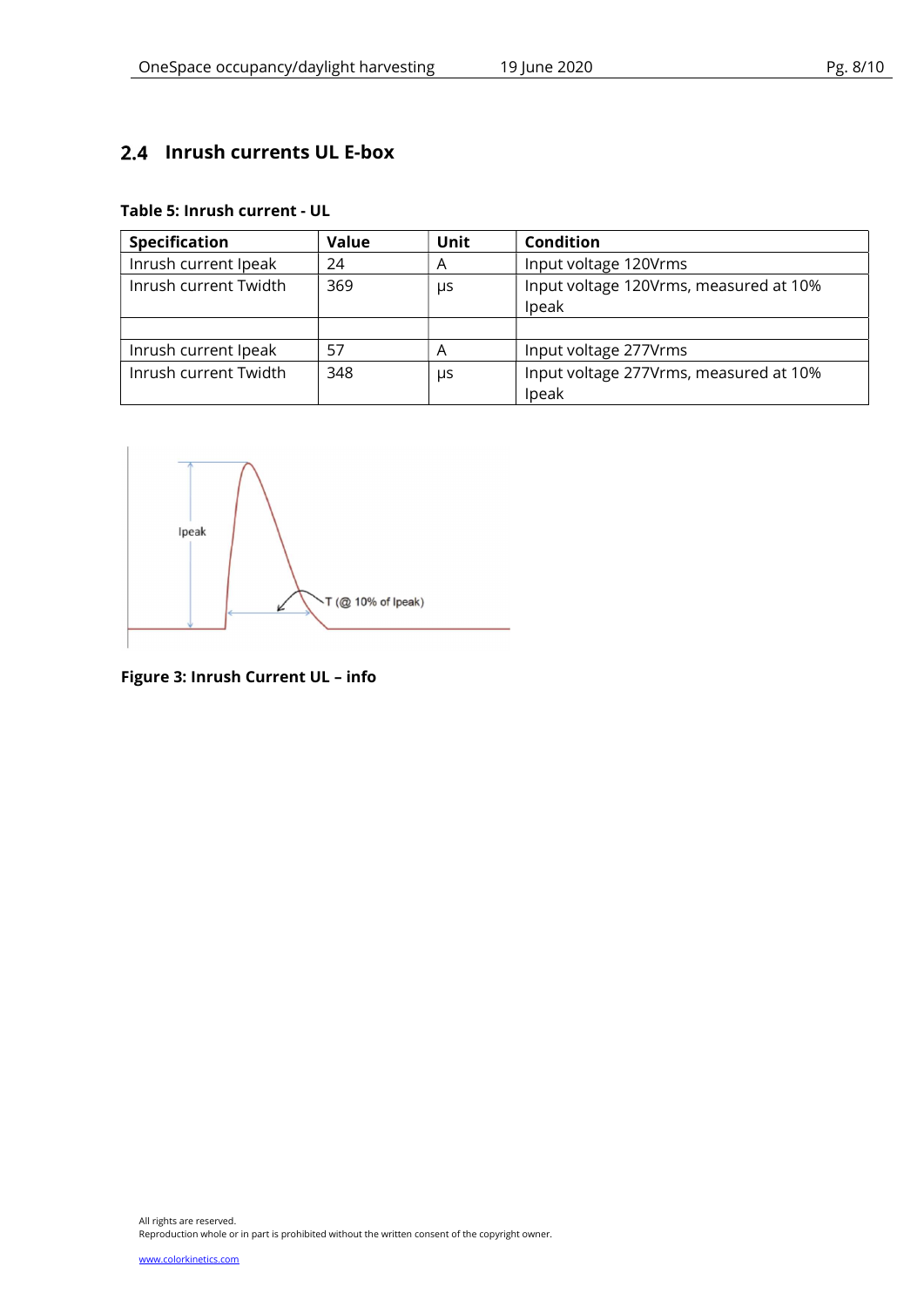## 3 Occupancy sensor setup

A OneSpace panel can easily be connected to any DALI powered occupancy sensor. This can be achieved in two ways:

- 1. Directly to the E-box with an external DALI PSU
- 2. Directly to the E-box powered by the Xitanium SR driver
	- Xitanium SR (sensor ready) drivers can power a sensor via the DALI bus
	- Changing of the driver settings needed with the Philips Multione tool.
		- DALI PSU is switched of by default
		- Contact your Philips Multione representative for more information

## 3.1 Philips EasyAir

Philips EasyAir wireless communication sensors are single-box, luminaire mounted devices with simple two wire connection making them easy to design-in. They combine presence and daylight sensing in one unit thus reducing the likelihood of wiring errors during installation. The sensors are powered from the Philips Xitanium SR Driver, eliminating the need for extra boxes or modules in the luminaire or ceiling cavity. They use wireless communication, reducing cabling and installation cost and are therefore ideal

for renovation projects as well as new installations.

## 3.1.1 Wireless configuration

Configuration can be done before installation using SimpleSet and on site via Philips Field Apps. Communication is via Zigbee protocol, and EasyAir is prepared to accommodate thread as it emerges. Advanced Zigbee technology makes it possible to have multiple sensors working as a single group. You can also create different scenes for specific applications, such as a presentation mode in a meeting room.

### 3.1.2 EasyAir group sensor

The EasyAir advanced grouping sensor SNS200 is a breakthrough in sensor applications thanks to its unique capability for grouping sensors with Zigbee. It enables sensors to work together and communicate without wires between luminaires.

Having just one sensor for daylight and occupancy sensing makes control per luminaire more practical as well as further reducing clutter in the ceiling. Configuration and commissioning is done with the Philips Field Apps.





Figure 4: SNS200

All rights are reserved. Reproduction whole or in part is prohibited without the written consent of the copyright owner.